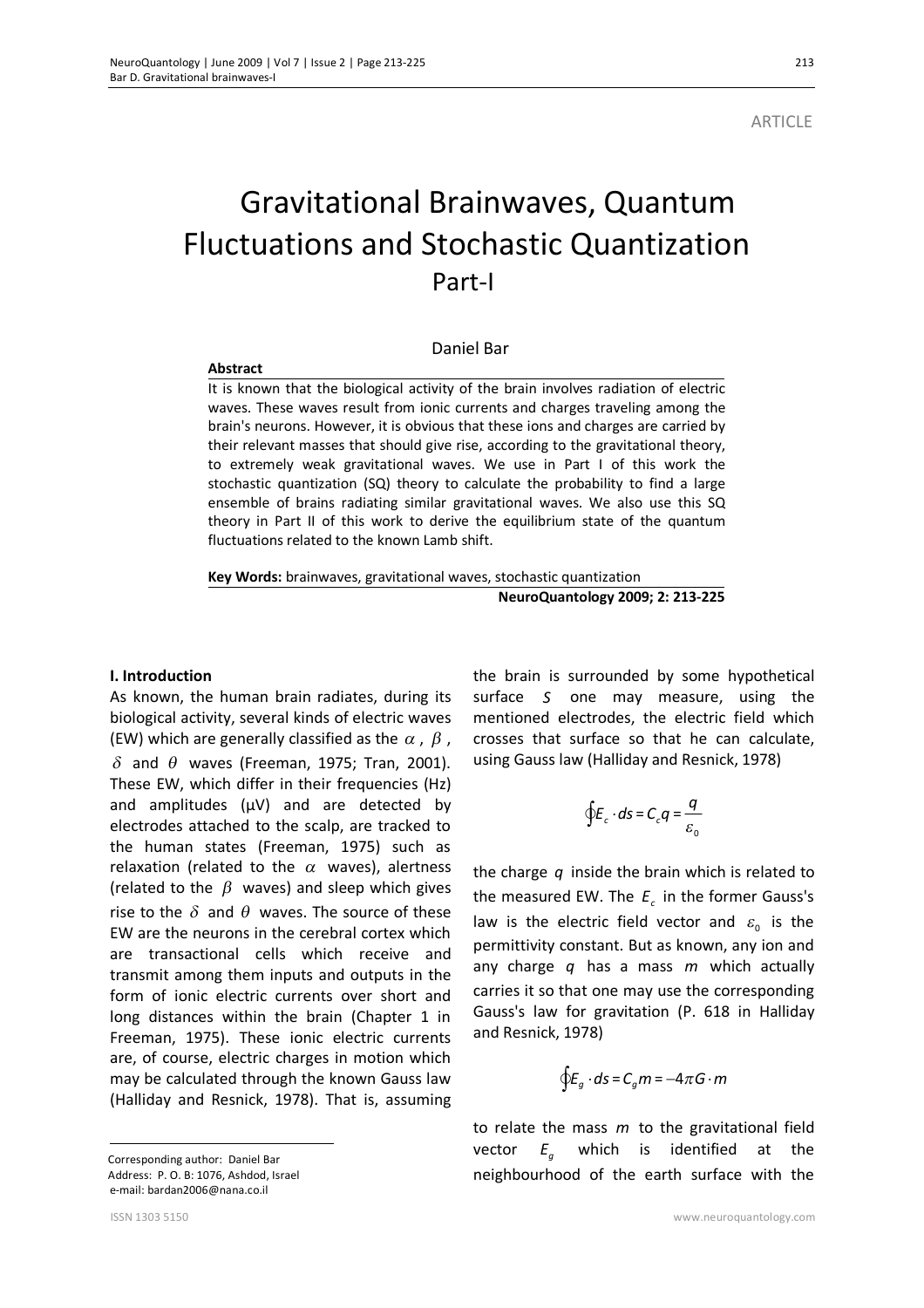gravitational acceleration  $g$ , i. e.,  $E_g = g$ . The constant *G* is the universal gravitational constant and the gravitational field vector at the earth surface  $E_g$  is a specific case of the generalized gravitational waves (GW) which have tensorial properties (Misner et al, 1973; Hartle, 2003;Thorn, 1980a; Thorn, 1980b). These GW are very much weak compared to the corresponding EW as may be seen by comparing (in the MKS system) the constants which multiply the mass *m* and charge *q* in the former two Gauss's laws, e.g,

$$
|\frac{C_g}{C_c}| = \frac{4\pi G}{\frac{1}{\epsilon_0}} = 4\pi \cdot 6.672 \cdot 10^{-11} \frac{N m^2}{kg^2}
$$
  
.8.854 \cdot 10^{-12}  $\frac{C^2}{N m^2} = 7.4234 \cdot 10^{-25} \frac{C^2}{kg^2}$ .

One may, however, consider the real situation in which the mentioned GW's originate not from one human brain but from a large ensemble of them. Thus, if these waves have the same wavelength and phase they may constructively interfere (Bar, 2007a; Bar, 2007b) with each other to produce a resultant significant GW. It has been shown (Bar, 2007a; Bar, 2007b), comparing gravitational waves with the electromagnetic ones, that the former may also display constructive or destructive interference as well as holographic properties.

We emphasize here before anything else that this work is not about consciousness, mind or thinking at all (the way discussed, for example, by Roger Penrose in his books (Penrose, 1989; Penrose, 1994) or in (Arx, 2001) ) but use only the assumption that the mass, associated with the ionic currents and charges in the brain, should be involved with gravitational field as all masses do. But, in contrast to the electromagnetic waves, no GW of any kind and form were directly detected up to now, except through indirect methods, $2$  even with the large terrestrial interferometric Ligo (Abbott et al, 2004), Virgo (Acernese et al, 2002), Geo (Danzmann, 1995) and Tama (Ando, 2002)

detectors. Morover, in contrast to other physical waves (for example, the electromagnetic waves), GW's do not propagate as three-dimensional (3D) oscillations in the background of the stationary four-dimensional (4D) spacetime but are themselves perturbations of this spacetime itself (Misner et al, 1973; Hartle, 2003; Thorn, 1980a; Thorn, 1980b). That is, the geometry of spacetime curves and oscillates in consequence of the presence of the passing GW so that, in case it is strong enough, it may even impose its own geometry upon the traversed spacetime (Beig and Murchadha, 1991; Abrahams and Evans, 1992). Thus, the GW is an inherent part of the involved 4D spacetime in the sense that its geometry is reflected in the related metric form ds<sup>2</sup>. This is seen, for example, in the metric form of the cylindrical spacetime (Einstein and Rosen, 1937; Kuchar, 1971) or in the linearized version of general relativity where one uses the flat Minkowsky metric form to which a small perturbation is added which denotes the appropriate weak passing GW (Misner et al, 1973).

No one asks in such cases if these 4D perturbations, which propagate as GW's, occur in the background of some stationary higher dimensional neighbourhood. One may, however, argue that as other physical waves, such as the electromagnetic ones, are considered as 3D oscillations in the background of the stationary 4D spacetime so the GW's may also be discussed as 4D oscillations in the background of a stationary 5D neighbourhood. This point of view was taken in the known Kaluza's 5D theory and in the projective field formulations of general relativity (unified field theories, Chapter XVII in (Bergmann, 1976)) where it was shown that the related expressions in the 5D spacetime were decomposed not only to the known Einstein field equations but also to the not less known Maxwell equations.

In this work, which comprises two parts, we discuss in the first part of it GW from this point of view and use the stochastic quantization (SQ) of Paris-Wu-Namiki (Namiki, 1992; Parisi and Wu, 1981) which is known to yield by a unique limiting process the equilibrium state of many classical and quantum phenomena (Namiki, 1992). An important and central element of the SQ is the assumption of an extra dimension termed in (Namiki, 1992) fictitious

 $\overline{a}$ 

214

 $2$  Gravitational waves were indirectly proved by Taylor and Hulse (which receive the Nobel price in 1993 for this discovery) through astronomical observations which measure the spiraling rate of two neighbouring neutron stars.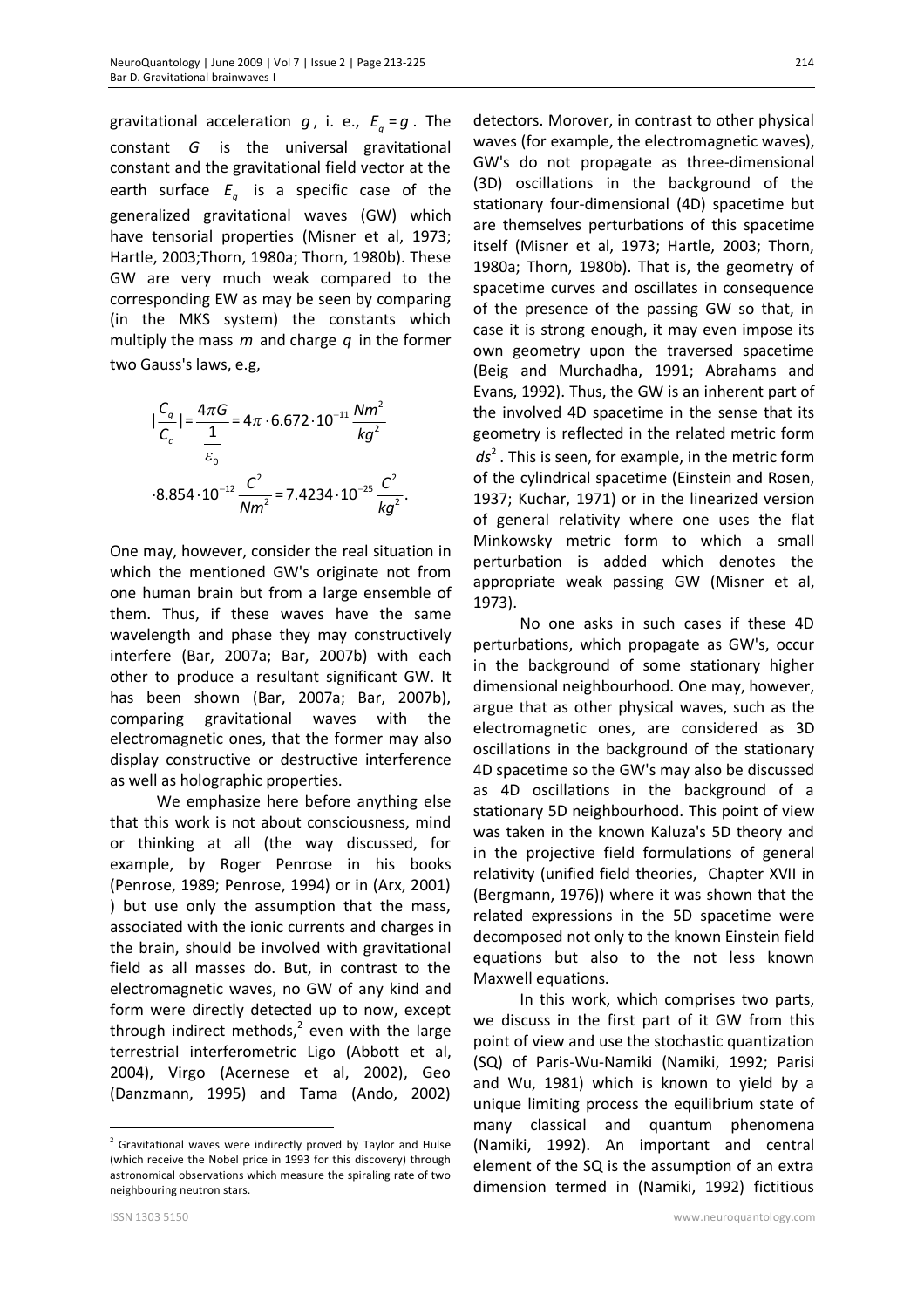time in which some stochastic process, governed by either the Langevin (Coffey, 1996) or the Fokker-Plank (Risken, 1984) equations, is performed. Thus, one may begin from either one of the two mentioned equations, which govern the assumed stochastic process in the extra dimension, and ends, by a limiting process in which all the different values of the relevant extra variable (denoted *s*) are equated to each other and taken to infinity (Namiki, 1992), in the equilibrium state. The main purpose of the SQ theory (Namiki, 1992) is to obtain the expectation value of some random quantity or the correlation function of its variables.

In Part I of this work we consider, as an example of stochastic process which may be discussed in the framework of the Parisi-Wu-Namiki SQ, the mentioned activity of the human brain. That is, as it is possible to calculate the correlation between a large ensemble of brains in the sense of finding them radiating similar EW's so one may, theoretically, discuss the probability to find them radiating similar GW's. We show that although, as mentioned, the GW radiated by one brain is negligible compared to the related EW the correlation between the GW's radiated from a large number of them may not be small. But in order to be able to properly calculate this correlation we should discuss some specific kind, from a possible large number of kinds, of GW's. Thus, we particularize to the cylindrical one and calculate the probability (correlation) to find an ensemble of *n* human brains radiating cylindrical GW's. We do this by calculating this correlation in the extra dimension and show that once it is equated to unity one finds that in the stationary state (where the extra variable is eliminated) *all the ensemble of brains radiate similar cylindrical GW's*. As mentioned, no one has directly detected, up to now, any kind of GW so all our discussion is strictly theoretical in the hope that some day in the future these GW may at last be directly detected.

As mentioned, the SQ theory is suitable for discussing stochastic and unpredictable phenomena which should be analyzed by correlation terminology and probability terms. Thus, we found it convenient to discuss in Part II of this work the electron-photon interaction which originates from quantum fluctuations (Nelson, 1985) and results in the known Lamb

shift (Lamb, 2001; Lamb and Sargent, 1974; Hansch et al, 1972a; Hansch et al, 1972b) by the SQ methods. Note that these quantum fluctuations stand at the basis of Quantum Gravity which is believed to be the mechanism which operates also in the activity of human consciousness and thinking (Penrose, 1989; Penrose, 1994; Arx, 2001). We first calculate (in Appendix C of Part II) the states of the electron and photon and the interaction between them in the extra dimension and then show that in the limit of eliminating the extra variable one obtains the known expressions which characterize the Lamb shift (Lamb, 2001; Lamb and Sargent, 1974; Hansch et al, 1972a; Hansch et al 1972b; Haken, 1981).

 The formalism and the main expressions of the Parisi-Wu-Namiki SQ theory are detaily represented in Appendix *A* of Part II of this work. We, especially, introduce the expressions for the correlation among an ensemble of variables along given intervals of the time *t* and the extra variable *s*. In our discussion here of the cylindrical GW we use the fact emphasized in (Kuchar, 1971) that *the ADM canonical formalism for the cylindrical GW is completely equivalent to the parametrized canonical formalism for the cylindrically symmetric massless scalar field on a Minkowskian spacetime background*. Moreover, as also emphasized in (Kuchar, 1971), one may use the half-parametrized formalism of the mentioned canonical formalism without losing any important content. Thus, in Section II we introduce a short review of this half parametrized cylindrical massless scalar field in the background of the Minkowsky spacetime where use is made of the results in (Kuchar, 1971). In Section III we represent and discuss the cylindrical GW in the framework of the SQ formalism and introduce the probability that a large ensemble of brains are found to radiate cylindrical GW's. This probability is calculated in a detailed manner in Appendix *B* of Part II. In Section IV we realize that the somewhat complex expression of the calculated probability in the extra dimension is greatly simplified at the mentioned stationary limit so that one may clearly see that for a unity value of it all the *n* brain ensemble radiate the same cylindrical GW's. In Section V we summarize the discussion.

215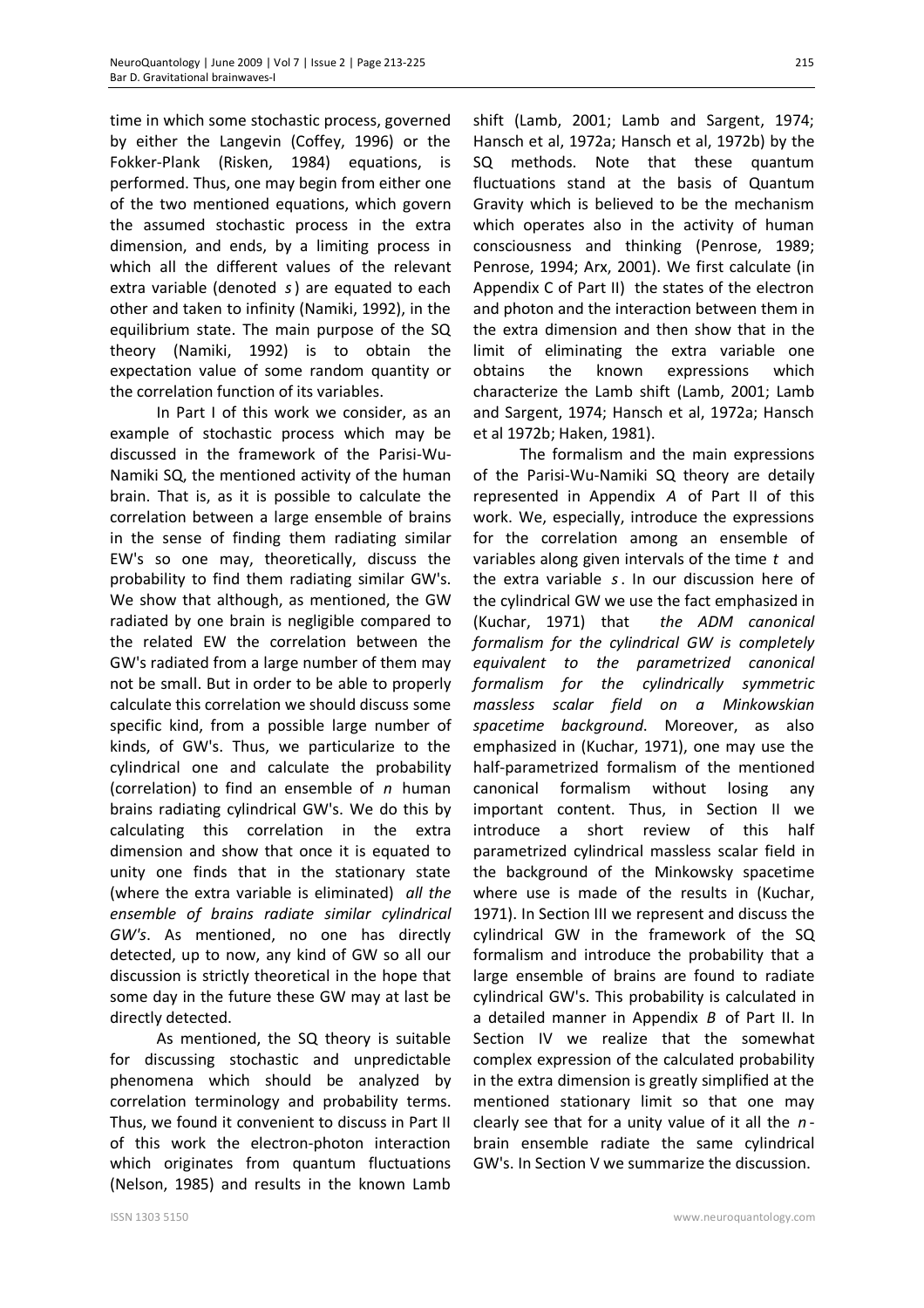### **II. The massless cylindrical wave in the Minkowskian background**

As discussed in Appendix A in Part II of this work the stochastic process in the extra dimension *s* is described by the *n* variables  $\psi(s,t) = (\psi_0(s,t), \psi_1(s,t), \dots \psi_{(n-2)}(s,t), \psi_{(n-1)}(s,t))$ where the finite intervals  $(s_{(0)}, s)$ ,  $(t_{(0)}, t)$  of *s* and *t* during which the former process "evolutes" are assumed each to be subdivided into *N* subintervals  $(t_{(0)}, t_1), (t_1, t_2), \ldots (t_{(N-1)}, t)$  and  $(s_{(0)}, s_1), (s_1, s_2), \ldots, (s_{(N-1)}, s)$ . In the application of the SQ formalism for the ensemble of brains we identify the mentioned ensemble of *n* variables  $\psi_i(s,t)$ ,  $0 \le i \le (n-1)$ , which describe the stochastic process in the extra dimension *s*, with the ensemble of brains. This ensemble of variables (brains) is related, as is customary in the SQ theory, to the corresponding ensemble of random forces

 $\eta(s,t) = (\eta_0(s,t), \eta_1(s,t), \ldots, \eta_{(n-2)}(s,t), \eta_{(n-1)}(s,t))$ .

As mentioned, our aim is to calculate the correlation between the *n* -member ensemble of brains with respect to the cylindrical GW. That is, according to the results of Appendix B, we calculate the conditional probability to find this ensemble of brains radiating at *t* and *s* the cylindrical GW's  $\psi(s,t)$  if they were found at  $t_{(N-1)}$  and  $s_{(N-1)}$  radiating the cylindrical GW's  $\psi(s_{(N)}, t_{(N)})$  ....... and at  $t_{(N-3)}$  and  $s_{(N-3)}$  they were found radiating the cylindrical GW's  $\psi(s_{(N-2)}, t_{(N-2)})$  ....... and at  $t_{(0)}$  and  $s_{(0)}$  they were radiating the cylindrical GW's  $\psi(s_{r}^{(1)}, t_{r}^{(1)})$  (see the discussion after Eqs (B\_10), (B\_13) and (B\_14) in Appendix *B* of Part II). As mentioned, the cylindrical GW, in its ADM canonical formalism (Arnowitt et al, 1962; Misner et al, 1973), is completetly equivalent (Kuchar, 1971) to the parametrized canonical formalism for the cylindrically symmetric massless scalar field in a Minkowskian background. Thus, for introducing the relevant expressions related to the cylindrical GW (Kuchar, 1971) we write the action functional *S* for the massless cylindrical wave in the Minkowskian background (Kuchar, 1971; Misner et al, 1973; Arnowitt et al, 1962)

$$
S = 2\pi \int_{-\infty}^{\infty} dT \int_{(0)}^{\infty} dR L, \qquad (1)
$$

where *L* is the Lagragian density (Kuchar, 1971)

$$
L = \frac{1}{2} R((\psi_{,T})^2 - (\psi_{,R})^2)
$$
 (2)

The *T* denotes the Minkowskian time and *R* is the radial distance from the symmetry axis in flat space (Kuchar, 1971). The expressions  $\psi_{,T}$ , and  $\psi_{,R}$  denote the respective derivatives of *<sup>y</sup>* with respect to *T* and *R*. In the parametrized canonical formalism in a Minkowskian background one have to introduce (Kuchar, 1971) curvilinear coordinates *t* and *r* in flat space

$$
t = t(T, R), \quad r = r(T, R)
$$
  
\n
$$
T = T(t, r), \quad R = R(t, r)
$$
\n(3)

As shown in (Kuchar, 1971) one may discuss the cylindrical scalar waves in a halfparametrized canonical formalism without losing any physical content except for the spatial covariance of the scalar wave formalism (Kuchar, 1971). In this half-parametrized canonical formalism one use the following coordinates

$$
r = R, \quad t = t(T, R) \tag{4}
$$

It was shown in (Kuchar, 1971), using Eqs (1)-(2) and (4), that the action *S* assumes the simplified form

$$
S = 2\pi \int_{-\infty}^{\infty} dt \int_{(0)}^{\infty} dR L =
$$
\n
$$
2\pi \int_{-\infty}^{\infty} dt \int_{(0)}^{\infty} dR (\Pi_{\tau} T_{,t} + \pi_{\psi} \psi_{,t} - N H),
$$
\n(5)

where  $T_{\mu}$  and  $\psi_{\mu}$  denote derivatives of T and  $\psi$  with respect to  $t$ . The  $N$  is a Lagrange multiplier and *H* is (Kuchar, 1971)

$$
H = \Pi_{\tau} + \underline{H}, \tag{6}
$$

where  $\underline{H}$  and  $\Pi_{\tau}$  are related as (Kuchar, 1971)

$$
\underline{H} = -\Pi_{r} = \frac{1}{2} (1 - T_{,R}^{2}(R,t))^{-1}
$$
\n
$$
(-iR^{-\frac{1}{2}} \frac{\delta}{\delta \psi(R,t)} - R^{\frac{1}{2}} T_{,R}(R,t) \psi_{,R}(R,t))^{2} +
$$
\n
$$
+ \frac{1}{2} R \psi_{,R}^{2}(R,t) = \frac{1}{2(1 - T_{,R}^{2}(R,t))}.
$$
\n
$$
\cdot (R^{-1} \pi_{\psi}^{2}(R,t) - 2T_{,R}(R,t) \pi_{\psi}(R,t) \psi_{,R}(R,t) +
$$
\n
$$
+ R \psi_{,R}^{2}(R,t))
$$
\n(9)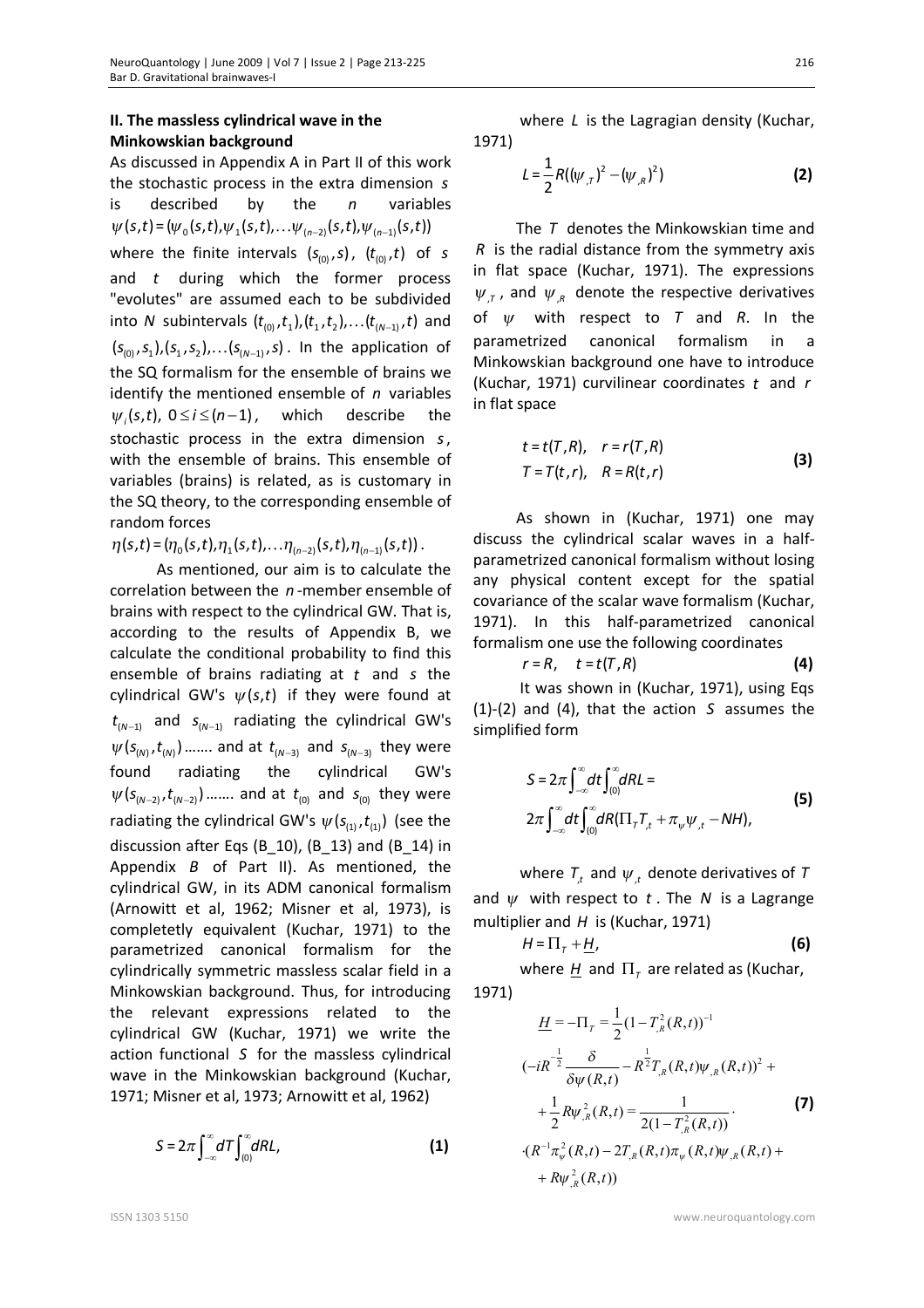The last result were obtained by using the following definition of the momentum operator  $\pi_{w}(R,t)$ 

$$
\pi_{\psi}(R,t) = -i \frac{\delta}{\delta(\psi(R,t))}
$$
 (8)

From Eqs (6)-(7) one realizes that *H* satisfies the constraint (Kuchar, 1971)

*H* = 0 **(9)**

Note that we do not discuss yet the SQ theory with the extra dimension which will be discussed in the following section. Eqs-(9) ensure that in the framework of the half parametrized canonical formalism the following variational principle is satisfied (Kuchar, 1971)

$$
\delta S = \delta \{2\pi \int_{-\infty}^{\infty} dt \int_{(0)}^{\infty} dR (\Pi_{\tau} T_{,t}(R, t)) + \pi_{\psi}(R, t) \psi_{,t}(R, t) - NH) \} = 0,
$$
\n(10)

where all variables *T*,  $\Pi_{\tau}$ ,  $\psi(R, t)$ ,  $\pi_{\psi}(R, t)$ , and *N* may be varied freely (Kuchar, 1971). Note that the function  $\Pi$ <sub>r</sub> may be represented as the operator (Kuchar, 1971)  $\Pi_{\tau} = -i \frac{\sigma}{\delta(T(R,t))}$ *T R t d*  $\Pi_{\tau} = -i \frac{\partial}{\partial (T(R,t))}$ . Also, it should be remarked that the commutation relation between  $\pi_{\psi}(R, t)$  and  $\psi_{\mu}(R, t)$  is zero at the same point, i.g.,

$$
[\psi_{,R}(R,t), \pi_{\psi}(R',t)] = i \frac{\delta(\psi_{,R}(R,t))}{\delta \psi(R',t)}
$$

$$
= i \frac{d}{dR} (\frac{\delta(\psi(R,t))}{\delta \psi(R',t)}) = i \frac{d\delta(R-R')}{dR} = 0
$$

since the  $\delta$  function is antisymmetric so that one have  $\frac{d\delta(0)}{dt} = 0$ *dR*  $\frac{\delta(0)}{\delta(0)}$  = 0. The wave function  $\psi(R,T)$ (not in the half-parametrized formalism), which is obtained as a solution of the Einstein field equations for the cylindrical line element, is generally represented as an integral over all modes *k*

$$
\psi(R,T) = \int_{(0)}^{\infty} dk J_0(kR) (A(k)e^{(ikT)} + A^{*}(k)e^{-(ikT)})
$$
 (11)

where  $j_0(kR)$  is the bessel function of order zero (Abramowitz and Steegun, 1970). The quantities  $A(k)$ ,  $A^*(k)$  denote the amplitude and

its complex conjugate for some specific mode *k* . Note that here one assumes, as done in the literature,  $c = \hbar = 1$  so that  $w = \tilde{k} = p$  where *w* is the frequency,  $\tilde{k}$  the wave number and  $p$  the momentum of some mode. The momentum  $\pi_{\psi}(\mathcal{T}, R)$ , canonically conjugate to  $\psi(R, \mathcal{T})$ , may be obtained (Kuchar, 1971) by solving the Hamilton equation

$$
\frac{\partial \psi(R,T)}{\partial t} = \{ \psi(R,T), H \},
$$
 (12)

where  $\psi(R, T)$  is from Eq (11) and the curly brackets at the right denote the Poisson brackets. The Hamilton function *H* is (Kuchar, 1971)

$$
H = \int_{(0)}^{\infty} dr \left( \tilde{N} \tilde{H} + \tilde{N}^{1} \tilde{H}_{1} \right)
$$
 (13)

where  $\tilde{H}$  and  $\tilde{H}$ <sub>1</sub> are respectively the rescaled superHamiltonian and supermomentum which where given in (Kuchar, 1971) (Eqs (93)- (97) and (106)-(108) in (Kuchar, 1971)) as

$$
\tilde{H} = R_{,r} \Pi_{\tau} + T_{,r} \Pi_{R} + \frac{1}{2} R^{-1} \pi_{\psi}^{2} (R, T) + \frac{1}{2} R \psi_{,r}^{2} (R, T)
$$
\n
$$
\tilde{H}_{1} = T_{,r} \Pi_{\tau} + R_{,r} \Pi_{R} + \psi_{,r} (R, T) \pi_{\psi} (R, T)
$$
\n(14)

The quantities  $\psi_{,r}(R,T)$ ,  $T_{,r}$   $R_{,r}$  denote differentiation of  $\psi(R,T)$ , T, R with respect to *r* (where in the half-parametrized formalism  $R_{r}$  = 1 as realized from the first of Eqs (4)) and  $\Pi_{\tau}$ ,  $\Pi_{\kappa}$  are the respective momenta canonically conjugate to  $T$  and  $R$ . The  $\tilde{N}$  and  $\tilde{N}^1$  from Eq (13) respectively denote the rescaled lapse and shift function N,  $N^1$  (Eqs (96) in (Kuchar, 1971)). Thus, the  $\pi_{\psi}(T,R)$  in the half-parametrized formalism were shown (Kuchar, 1971) to be

$$
\pi_{\psi}(T,R) = R\left(\frac{(1 - T_{,R}^{2})}{T_{,I}} \psi_{,I}(R,T)\right)
$$
  
+
$$
T_{,R} \psi_{,R}(R,T) = iR(1 - T_{,R}^{2}) \int_{(0)}^{\infty} dk k J_{0}(kR)
$$
  
•
$$
(A(k)e^{(ikT)} - A^{*}(k)e^{-(ikT)}) -
$$
  
-
$$
-RT_{,R} \int_{(0)}^{\infty} dk k J_{1}(kR)(A(k)e^{(ikT)} +
$$
  
+
$$
A^{*}(k)e^{-(ikT)}) + iR \int_{(0)}^{\infty} dk k J_{0}(kR)(T_{,R})^{2} (A(k)e^{(ikT)}
$$
  
-
$$
A^{*}(k)e^{-(ikT)})
$$
 (15)

ISSN 1303 5150 www.neuroquantology.com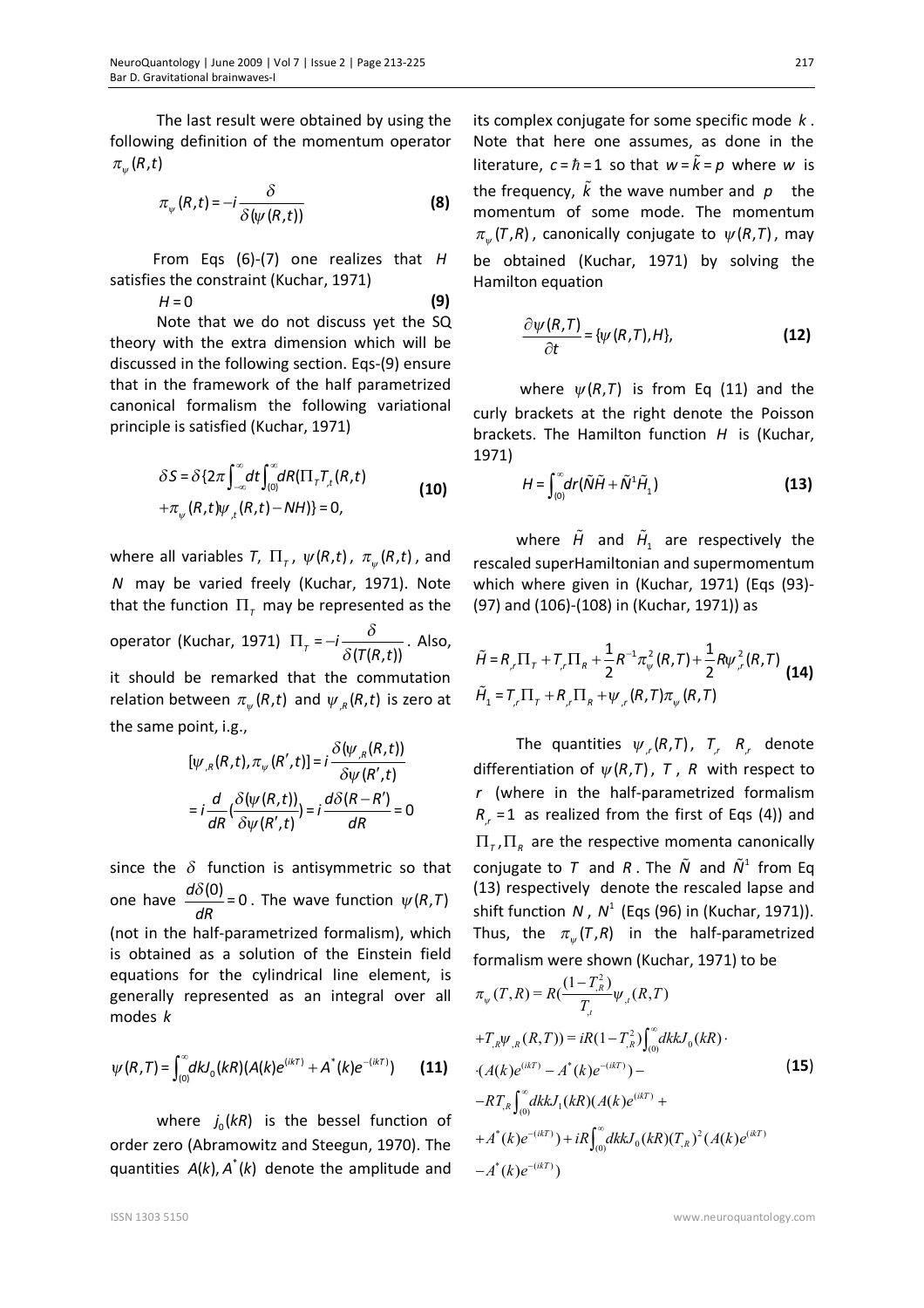where  $j_1(kR)$  is the first order Bessel function (Abramowitz and Steegun, 1970) obtained by differentiating  $j_0(kR)$  with respect to *R*, e.g.,  $j_0(kR)_{R} = -kj_1(kR)$ . Note that one may express, using the expression (Abramowitz and Steegun, 1970)

$$
\int_{(0)}^{\infty} dr' r' \int_{(0)}^{\infty} dk k J_n(kr) J_n(kr') f(r') = f(r) ,
$$

the observables  $A(k)$  and  $A^*(k)$  in terms of  $\psi(R,T)$  and  $\pi_{\psi}(R,T)$  as

$$
A(k) = \frac{1}{2} \int_{0}^{\infty} dRe^{-ikT} \{ Rk[\psi(R, T)(J_0(kR) - iT_{,R}J_1(kR))] - iJ_0(kR)\pi_{\psi}(R, T) \}
$$
\n(16)

$$
A^*(k) = \frac{1}{2} \int_{(0)}^{\infty} dRe^{ikT} \{ Rk[\psi(R, T)(J_0(kR) ++iT_{,R}J_1(kR))] + iJ_0(kR)\pi_{\psi}(R, T) \}
$$

#### **III. The cylindrical GW in the SQ formalism**

We, now, discuss the cylindrical GW from the SQ point of view and begin by writing the Langevin equation (A\_1) of Appendix *A* in Part II for the subintervals  $(t_{(k-1)}, t_{k})$  and  $(s_{(k-1)}, s_{k})$  in the following form (Namiki, 1992)

$$
\frac{\psi_i^k(s)-\psi_i^{k-1}(s)}{(s_k-s_{(k-1)})}-K_i(\psi^{k-1}(s))=\eta_i^k(s), \qquad (17)
$$

where 
$$
\frac{d\psi_i}{ds_k} \approx \frac{\psi_i^k - \psi_i^{(k-1)}}{s_k - s_{(k-1)}}
$$
 and the  $\eta_i(s)$  are  
conditioned as (Namiki 1992)

conditioned as (Namiki, 1992)

$$
\langle \eta_i(s) \rangle = 0, \ \ \langle \eta_i(s) \eta_j(s') \rangle = \begin{cases} 0 & \text{for } s \neq s \\ 2\alpha \delta_{ij} & \text{for } s = s' \end{cases}
$$
 (18)

Note that although the *s* dependence is emphasized in the last two equations one should remember that there exist also spatial and time dependence (see the following discussion and Eq 19). The  $\alpha$  in Eq (23) is as discussed after Eq (A\_3) of Appendix *A* of part II. The appropriate  $K<sub>i</sub>$  for the massless cylindrical scalar wave in the Minkowskian background may be obtained by using Eq (A\_2) in Appendix A of part II and Eq-5 from which one realizes that the Lagrangian *L* depends upon two independent variables *t* , *R* and five dependent varables  $\psi(R, t)$ ,  $\pi_{\psi}(R, t)$ ,

 $T(R,t)$ ,  $\Pi_{\tau}$ , N. Note that in the following we represent  $\psi$  and  $\pi_{\psi}$  by the expressions from Eqs (11) and (15) as mentioned after the following Eq (27). Thus, although the functions  $\psi$  and  $\pi_{\psi}$  should be denoted, because of that, as  $\psi(R,T)$  and  $\pi_{w}(R,T)$  we denote them as  $\psi(R, t)$  and  $\pi_{\psi}(R, t)$  and take, of course, into account the dependence of *T* upon *r* and *t* as realized, for example, in the following Eqs (27). The mentioned dependence of *L* upon the dependent variables include in our case, as seen from Eqs (6)-(7) and (15), dependence of *L* also upon some derivatives of them, i.e.,  $\psi_{,t}$ ,  $\psi_{,R}$ ,  $T_{\tau}$ ,  $T_{\tau}$ . Thus, the involved variation of  $\delta S$  is given by

$$
\delta S = 2\pi \int_{-\infty}^{\infty} dt \int_{(0)}^{\infty} dR \delta L
$$
  
\n
$$
= 2\pi \int_{-\infty}^{\infty} dT \int_{(0)}^{\infty} dR (\frac{\partial L}{\partial \psi} \delta \psi + \frac{\partial L}{\partial \psi_{,R}} \delta \psi_{,R})
$$
  
\n
$$
+ \frac{\partial L}{\partial \psi_{,t}} \delta \psi_{,t} + + \frac{\partial L}{\partial T} \delta T + \frac{\partial L}{\partial T_{,R}} \delta T_{,R} + \frac{\partial L}{\partial T_{,t}} \delta T_{,t}
$$
  
\n
$$
+ \frac{\partial L}{\partial \pi_{\psi}} \delta \pi_{\psi} + \frac{\partial L}{\partial \Pi_{T}} \delta \Pi_{T} + \frac{\partial L}{\partial N} \delta N)
$$
  
\n(19)

As seen from Eq (17) we are interested in calculating the function  $K_i$  which is given by Eqs (23) and (A\_2) in Appendix *A* of Part II as

$$
K_{i}(\psi^{k-1}(s)) = -\left(\frac{\delta S_{i}[\psi]}{\delta \psi}\right)_{\psi = \psi(s,t,x)}
$$

where the function  $\psi$  as function of *s* is introduced only after varying the action  $S_i$  as functional of  $\psi$ . Also, in order to deal with compact and simplified expressions, as done, for example, in Eqs (19 and 24), we do not always write the various functions such as  $\psi$  ,  $\pi_{\psi}$  ,  $T$ etc in their full dependence upon *R* and *T* .

We, now, should realize that the integrand in the last equation (19) is the total differential  $\delta L$ , whereas we are interested in  $K_{i}(\psi^{k-1}(t_{k}, s_{k}))$  which is seen from Eqs (23) and (A\_2) in Appendix A of Part II to be equal to the negative variation of the action  $S_i$  with respect to *<sup>y</sup>* . Thus, according to the definition of *S* from Eq (1)  $K_{_{i}}(\psi^{k-1}(t_{_{k}}, s_{_{k}}))$  should involve the  $R$ and *t* integration of the negative variation of the Lagrangian *L* with respect to  $\psi$ . That is, we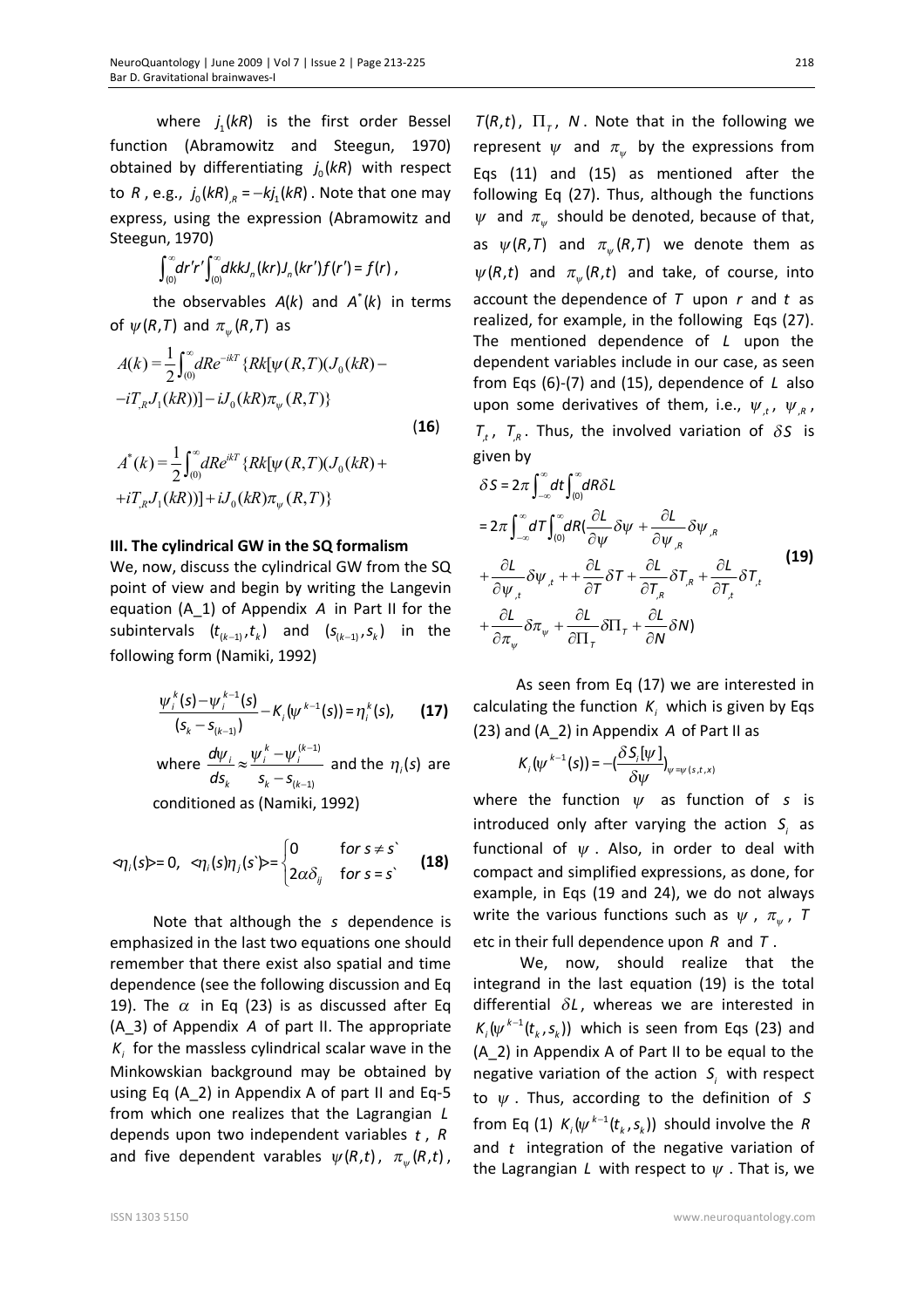should consider only the first three terms of Eq (19) which are related to  $\psi$  and its derivatives. Thus, for calculating the variations of these derivatives we note that  $\delta \psi_{,t}$ ,  $\delta \psi_{,R}$  are the respective differences between the original and varied  $\psi_{,t}$ ,  $\psi_{,R}$  and, therefore, they may be written as (P. 493 in (Schiff, 1968))

$$
\delta \psi_{,t} = \frac{\partial (\delta \psi)}{\partial t}, \ \delta \psi_{,R} = \frac{\partial (\delta \psi)}{\partial R}
$$
 (20)

Using the former discussion and the last equations (20) one may write the appropriate expression for  $\delta S$  as

$$
\delta S = \frac{\delta S}{\delta \psi} \delta \psi = 2\pi \int_{-\infty}^{\infty} dt \int_{(0)}^{\infty} dR \left( \frac{\partial L}{\partial \psi} \delta \psi \right)
$$
  
+ 
$$
\frac{\partial L}{\partial (\psi_{,R})} \frac{\partial (\delta \psi)}{\partial R} + \frac{\partial L}{\partial (\psi_{,t})} \frac{\partial (\delta \psi)}{\partial t}
$$
 (21)

 The second term at the right hand side of the last equation may be integrated by parts with respect to R where the resulting surface terms are assumed to vanish because *<sup>y</sup>* tends to zero at infinite distances (Kuchar, 1971). The third term at the right hand side of Eq (21) may also be integrated by parts with respect to *t* where the boundary terms vanish because of the following assumed conditions of the variational principle (Weinstock, 1974)

> $\delta \psi(R, -\infty) = \delta \psi(R, +\infty) = 0$ . Thus, Eq (21) becomes

$$
\delta S = 2\pi \int_{-\infty}^{\infty} \int_{(0)}^{\infty} \left(\frac{\partial L}{\partial \psi} - \frac{\partial}{\partial R} \left(\frac{\partial L}{\partial (\psi_{,R})}\right) - \frac{\partial}{\partial t} \left(\frac{\partial L}{\partial (\psi_{,L})}\right)\right) \delta \psi \, dt dR
$$
\n(22)

We note that analogous discussion regarding the quantization of wave fields may be found at pages 492-493 in (Schiff, 1968). Thus, using the former discussion and Eq (22) one may write the following expression for  $K_i(\psi^{k-1}(t_k,s_k))$ 

$$
K_{i}(\psi^{k-1}(t_{k}, s_{k})) = -(\frac{\delta S_{i}[\psi]}{\delta \psi})_{\psi = \psi(s, t, x)} =
$$
  
\n
$$
-2\pi \int_{-\infty}^{\infty} dt \int_{(0)}^{\infty} dR \frac{\delta L}{\delta \psi} =
$$
  
\n
$$
= -2\pi \int_{-\infty}^{\infty} \int_{(0)}^{\infty} (\frac{\partial L}{\partial \psi} - \frac{\partial}{\partial R} (\frac{\partial L}{\partial (\psi_{k})})
$$
  
\n
$$
-\frac{\partial}{\partial t} (\frac{\partial L}{\partial (\psi_{k})})) dt dR
$$
\n(23)

In order to obtain final calculable results we use, as mentioned, for  $\psi$  and  $\pi_{\psi}$  the respective expressions of Eqs (11) and (15). Also, noting that  $\pi_{\psi}$  from Eq (15) depends upon the derivatives  $\psi_{,R}$ ,  $\psi_{,t}$  one may use Eqs (5)-(7) and (9) to calculate the three expressions in the integrand of the last equation (23) as follows

$$
\frac{\partial L}{\partial \psi} = 0
$$
\n
$$
\frac{\partial L}{\partial (\psi_{,R})} = T_{,t} \frac{\partial \Pi_{T}}{\partial (\psi_{,R})} + \psi_{,t} \frac{\partial \pi_{\psi}}{\partial (\psi_{,R})}
$$
\n
$$
= -\frac{T_{,t}}{2(1 - T_{,R}^{2})} (2R^{-1} \pi_{\psi} \frac{\partial \pi_{\psi}}{\partial (\psi_{,R})} - 2T_{,R} \pi_{\psi} - 2T_{,R} \psi_{,R} \frac{\partial \pi_{\psi}}{\partial (\psi_{,R})} + 2R \psi_{,R}) + \psi_{,t} \frac{\partial \pi_{\psi}}{\partial (\psi_{,R})}
$$
\n
$$
= -\frac{T_{,t}}{(1 - T_{,R}^{2})} (R \psi_{,R} - R \psi_{,R} (T_{,R})^{2}) + 2R \psi_{,R} (T_{,R})^{2} + 2R \psi_{,R} (T_{,R})^{2} + 2R \psi_{,R} (T_{,R})^{2} + 2R \psi_{,R} (T_{,R})^{2} + 2R \psi_{,R} (T_{,R})^{2} + 2R \psi_{,R} (T_{,R})^{2} + 2R \psi_{,R} (T_{,R})^{2} + 2R \psi_{,R} (T_{,R})^{2} + 2R \psi_{,R} (T_{,R})^{2} + 2R \psi_{,R} (T_{,R})^{2} + 2R \psi_{,R} (T_{,R})^{2} - 2T_{,R} \psi_{,R} \frac{\partial \pi_{\psi}}{\partial (\psi_{,t})} + \pi_{\psi} + \psi_{,t} \frac{\partial \pi_{\psi}}{\partial (\psi_{,t})}
$$
\n
$$
= -(R(\frac{(1 - T_{,R}^{2})}{T_{,t}} \psi_{,t} + T_{,R} \psi_{,R}) - R \psi_{,R} (T_{,R})^{2} + 2R \psi_{,R} (T_{,R})^{2} + 2R \psi_{,R} (T_{,R})^{2} + 2R \psi_{,R} (T_{,R})^{2} + 2R \psi_{,R} (T_{,R})^{2} + 2R \psi_{,R} (T_{,R})^{2} + 2R \psi_{,R} (T_{,R})^{2} + 2R \psi_{,R} (T_{,R})
$$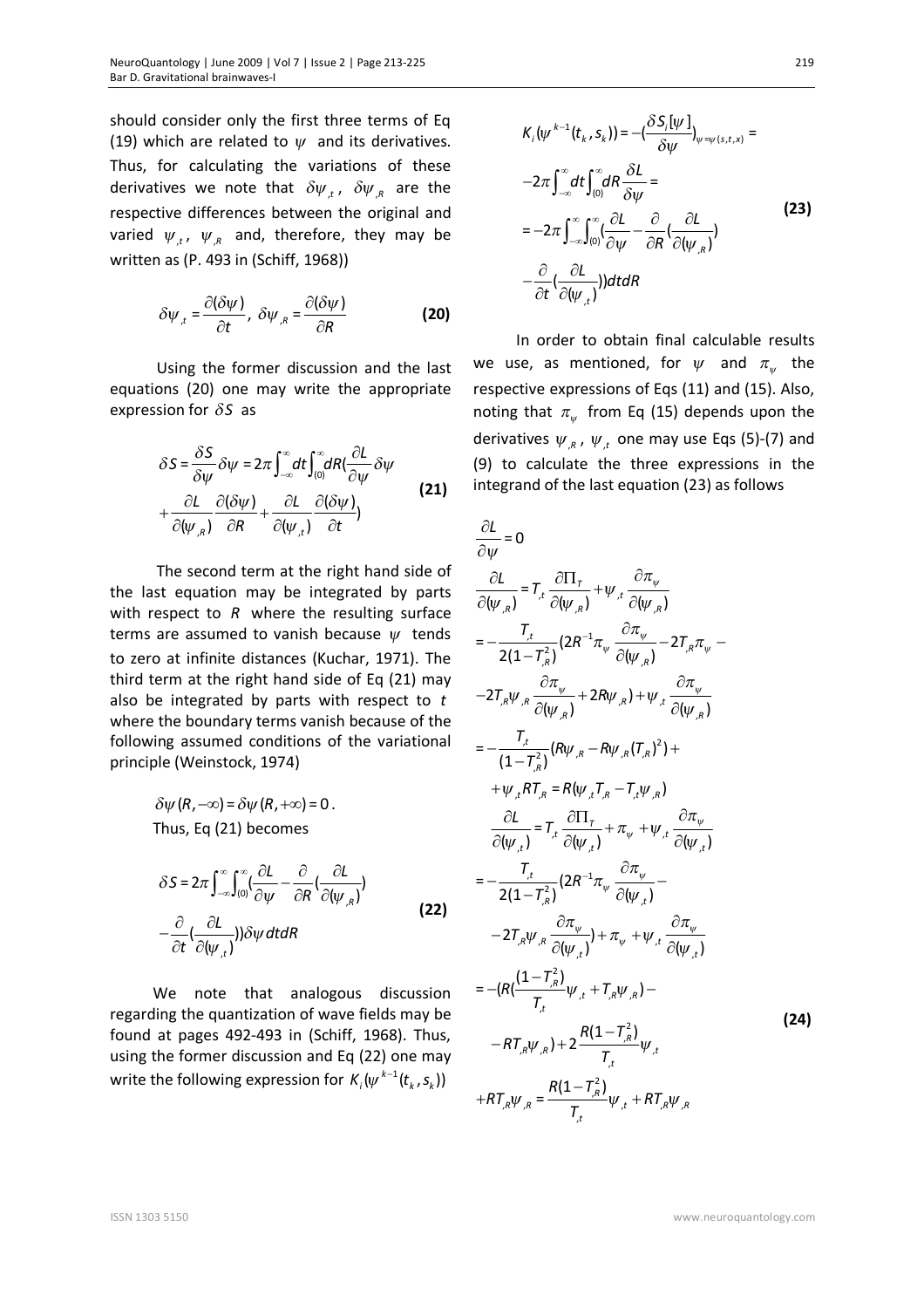As seen from Eq (23) the expressions

$$
\frac{\partial L}{\partial(\psi_{,R})}
$$
 and 
$$
\frac{\partial L}{\partial(\psi_{,t})}
$$

should be respectively differentiated with respect to *R* and *t* . Thus, taking into account that these derivatives serve as integrands of integrals over *R* and *t* and using Eqs (24) one may write Eq (23) as

$$
K_{i}(\psi^{k-1}(t_{k}, s_{k})) = 2\pi \{ \int_{-\infty}^{\infty} (\int_{0}^{\infty} \frac{\partial}{\partial R} (\frac{\partial L}{\partial (\psi_{,R})}) dR) dt
$$
  
+ 
$$
\int_{0}^{\infty} (\int_{-\infty}^{\infty} \frac{\partial}{\partial t} (\frac{\partial L}{\partial (\psi_{,t})}) dt) dR \} =
$$
  
= 
$$
2\pi \{ \int_{-\infty}^{\infty} dt (\frac{\partial L}{\partial (\psi_{,R})}) |_{R=0}^{R=\infty} + \int_{0}^{\infty} dR (\frac{\partial L}{\partial (\psi_{,t})}) |_{t=-\infty}^{t=\infty} \}
$$
(25)  
= 
$$
2\pi \{ \int_{-\infty}^{\infty} dt (R(\psi_{,t}, T_{,R} - -T_{,t}\psi_{,R})) |_{R=0}^{R=\infty} + \int_{R=0}^{R=\infty} dR (\frac{R(1-T_{,R}^{2})}{T_{,t}} \psi_{,t}
$$
  
+ 
$$
R T_{,R} \psi_{,R} |_{t=-\infty}^{t=\infty} \}
$$

In the following we use the boundary values related to the function *T* (Section III in (Kuchar, 1971))

$$
\lim_{t\to\pm\infty}T=t,\ \lim_{t\to\infty}T=t
$$
 (26)

Also, because of representing  $\psi$  through the expression (11), one may use the relation (Abramowitz and Steegun, 1970)  $j_0(kR)_{R} = -kj_1(kR)$  in order to write the derivatives of *<sup>y</sup>* with respect to *t* and R as

$$
\frac{\partial \psi(R,t)}{\partial R} = -\int_{(0)}^{\infty} dk k J_1(kR) (A(k)e^{(ikT)} + A^*(k)e^{-(ikT)}) ++i\int_{(0)}^{\infty} dk k T_{,R} J_0(kR) (A(k)e^{(ikT)} + A^*(k)e^{-(ikT)})
$$
(27)  

$$
\frac{\partial \psi(R,t)}{\partial t} = iT_{,t} \int_{(0)}^{\infty} dk k J_0(kR) (A(k)e^{(ikT)} - A^*(k)e^{-(ikT)})
$$

Note that the leading terms of the Bessel's functions of integer orders in the limits of very small and very large arguments are (Abramowitz and Steegun, 1970; Schiff, 1968)

$$
\lim_{R \to 0} J_n(R) = \frac{R^n}{(2n+1)!!},
$$
\n
$$
\lim_{R \to \infty} J_n(R) = \frac{1}{R} \cos(R - \frac{(n+1)\pi}{2}),
$$
\n(28)

where  $(2n+1)! = 1 \cdot 3 \cdot 5 \cdots (2n+1)$ . From the last limiting relations one obtains for  $J_0(kR)$ and *J*<sub>1</sub>(kR)

$$
\lim_{kR \to 0} J_0(kR) = 1,
$$
\n
$$
\lim_{kR \to \infty} J_0(kR) = \frac{1}{kR} \cos(kR - \frac{\pi}{2})
$$
\n
$$
\lim_{kR \to 0} J_1(kR) = \frac{kR}{1 \cdot 3},
$$
\n
$$
\lim_{kR \to \infty} J_1(kR) = \frac{1}{kR} \cos(kR - \pi)
$$
\n(29)

Taking into account Eqs (27) and the derivative  $j_0(kR)_{R} = -kj_1(kR)$  one may realize that the right hand side of Eq (25) becomes

$$
K_{i}(\psi^{k-1}(t_{k}, s_{k})) = 2\pi \int_{-\infty}^{\infty} dt (RT_{,R}\psi_{,t} - RT_{,t}\psi_{,R})|_{R=0}^{R=\infty}
$$
  
+2\pi  $\int_{R=0}^{R=\infty} dR(\frac{R(1-T_{,R}^{2})}{T_{,t}}\psi_{,t} +$   
+RT\_{,R}\psi\_{,R})|\_{t=-\infty}^{t=\infty}  
= 2\pi \int\_{-\infty}^{\infty} dt [\int\_{(0)}^{\infty} dk kRT\_{,t}J\_{1}(kR)(A(k)e^{(ikT)} +  
+A^{\*}(k)e^{-(ikT)})]|\_{R=0}^{R=\infty}  
+2\pi \int\_{0}^{\infty} dR[i \int\_{(0)}^{\infty} dk kRJ\_{0}(kR)(A(k)e^{(ikT)} -  
-A^{\*}(k)e^{-(ikT)})  
-RT\_{,R}\int\_{0}^{\infty} dk kJ\_{1}(kR)(A(k)e^{(ikT)}  
+A^{\*}(k)e^{-(ikT)})]|\_{t=-\infty}^{t=\infty}

Using, now, (1) the limiting relations from Eqs (26) and (28-29 and 2) the basic complex relation  $i^2 = -1$ , (3) the trigonometric identity  $2i \sin(\phi) = (e^{i\phi} - e^{-i\phi})$  and (4) the general property of Bessel's functions of integer orders (Abramowitz and Steegun, 1970)

$$
\frac{d(x^n J_n(x))}{dx} = x^n J_{n-1}(x),
$$
\nwhich reduces, for  $n=1$ , to\n
$$
\frac{d(xJ_1(x))}{dx} = xJ_0(x)
$$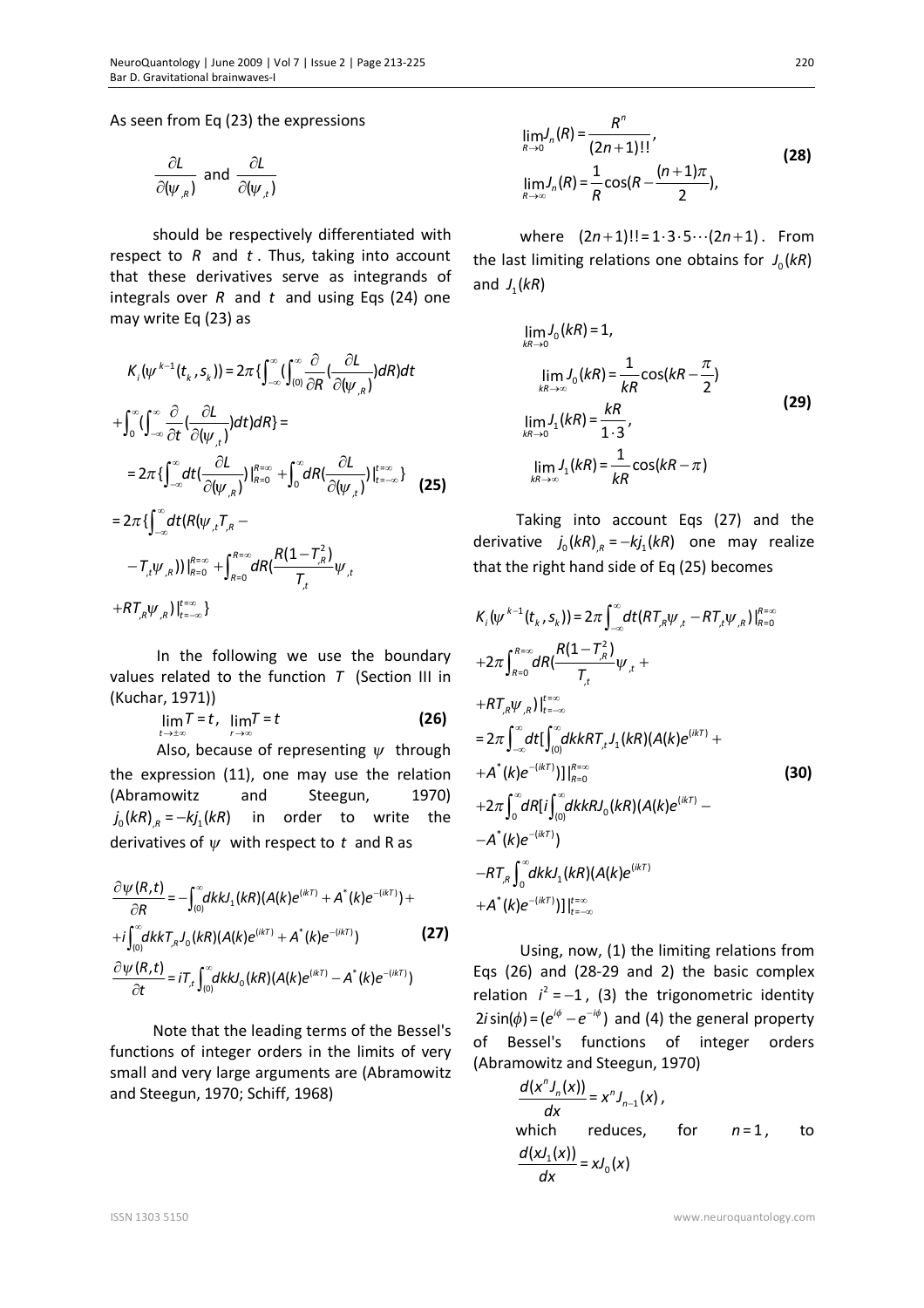it is possible to show that the first two terms at the right hand side of Eq (30) cancel each other

$$
2\pi \int_{-\infty}^{\infty} dt \left[ \int_{(0)}^{\infty} dk R T_{,t} J_{1}(kR) (A(k)e^{(ikT)} + A^{*}(k)e^{-(ikT)}) \right] \Big|_{R=0}^{R=\infty} +
$$
  
+2\pi \int\_{0}^{\infty} dR [i \int\_{(0)}^{\infty} dk k R J\_{0}(kR) (A(k)e^{(ikT)} -A^{\*}(k)e^{-(ikT)})] \Big|\_{t=-\infty}^{t=\infty} =  
=4\pi \int\_{0}^{\infty} dk \frac{\cos(kR-\pi)}{k} \sin(kt) (A(k)  
+A^{\*}(k)) - 4\pi \int\_{0}^{\infty} dk \sin(kt) \cdot \frac{(A(k) + A^{\*}(k))}{k} \int\_{(0)}^{\infty} d(kR) \frac{d((kR)J\_{1}(kR))}{d(kR)} =  
= 4\pi \int\_{0}^{\infty} dk \frac{\sin(kt)}{k} \cos(kR-\pi) \cdot \frac{(A(k) + A^{\*}(k)) - 4\pi \int\_{0}^{\infty} dk \frac{\sin(kt)}{k} (A(k)  
+A^{\*}(k)) \cos(kR-\pi) = 0,

where we have passed in the last result from the integral variable *R* to *kR* and use the relation from Eqs (29)

$$
J_1(kR)\big|_{kR=0} = \lim_{kR\to 0} J_1(kR) = \lim_{kR\to 0} \frac{kR}{1 \cdot 3} \approx 0.
$$

Thus, one remains with only the last term at the right hand side of Eq (30) which, using Eqs (11), (26) (29) and the integrals (Abramowitz and Steegun, 1970)

$$
\int_{(0)}^{\infty} xJ_1(x)dx = -xJ_0\Big|_0^{\infty} + \int_{(0)}^{\infty} J_0(x)dx
$$
  
and  

$$
\int_{(0)}^{\infty} J_0(x)dx = 1
$$
, may be reduced to  

$$
K_i(\psi^{k-1}(t_k, s_k))
$$

$$
= -2\pi \int_{(0)}^{\infty} dk \int_{(0)}^{\infty} d(kR)kR \frac{J_1(kR)}{k} T_{R}(A(k)e^{ikT})
$$

$$
+ A^*(k)e^{-ikT}) \Big|_{t=-\infty}^{t=\infty} = -2\pi \int_{(0)}^{\infty} dk(A(k)e^{ikt})
$$

$$
+ A^*(k)e^{-ikt} - A(k)e^{-ikt}
$$

$$
-A^*(k)e^{ikt}) T_{R}(\int_{(0)}^{\infty} d(kR)J_0(kR) -
$$

$$
-kRJ_0(kR)\Big|_{kR=0}^{kR=\infty} = -4i\pi \int_{(0)}^{\infty} dk \sin(kt) (A(k))
$$
  
\n
$$
-A^*(k)J_{,R}^T + 2\pi \int_{(0)}^{\infty} dk (A(k)e^{ikt})
$$
  
\n
$$
+A^*(k)e^{-ikt} - A(k)e^{-ikt}
$$
  
\n
$$
-A^*(k)e^{ikt})T_{,R}kRJ_0(kR)\Big|_{kR=0}^{kR=\infty} =
$$
  
\n
$$
= -4i\pi \int_{(0)}^{\infty} dk \sin(kt) (A(k))
$$
  
\n
$$
-A^*(k)J_{,R}^T + 2\pi \lim_{kR \to \infty} kR\psi(t, R)T_{,R} -
$$
  
\n
$$
- \int_{(0)}^{\infty} dk \cos(kR - \frac{\pi}{2}) (A(k)e^{-ikt})
$$
  
\n
$$
+A^*(k)e^{ikt})T_{,R}
$$

We note, as emphasized in (Kuchar, 1971), that a hypersurface of constant time *t* is not assumed to have conical singularity on the axis of symmetry  $R = 0$ . This requires the condition (Kuchar, 1971)  $T_{R}$  = 0, for R = 0. But spacetime is assumed to be locally Euclidean at spatial infinity (Kuchar, 1971) which means that the hypersurface of constant time *t* have no conical singularity also at infinity so that  $\lim_{R\to\infty}T_R\approx 0$ . Thus, one may suppose that the relation  $\lim_{kR\to\infty} kRT_{R}$  in Eq (32) tends to finite value so that the prefix of  $\lim_{kR\to\infty}$  may be omitted. It may be realized in this respect from the definition of *T* and its *r* derivative, i.e.,  $T(r) = T(\infty) + \int_{\infty}^{r} (-\pi_{\gamma}) dr$ ,  $T_{r} = \pi_{\gamma}$  (Eqs (98) and (100) in (Kuchar, 1971)) that the *r* dependence of *T* is especially through the *r* at the upper end of the integral interval. Thus, the  $T_{R}$  may be taken outside the integral over *kR* . Also, one may note that the boundary value of  $kRJ_0(kR)$  at  $kR = 0$  is ignored since, as seen from Eqs (29), it obviously vanishes. Substituting from Eq (32) into the Langevin equation (17) one obtains

$$
\frac{\psi_{(i)}^{(k)}(s_{k},R,t_{k})-\psi_{(i)}^{(k-1)}(s_{(k-1)},R,t_{(k-1)})}{(s_{k}-s_{(k-1)})}\n+4i\pi \int_{(0)}^{\infty}dk \sin(kt)(A(k)-A^{*}(k))T_{,R} -
$$
\n
$$
-2\pi [(\lim_{kR\to\infty}kRT_{,R})\psi(t,R)\n- \int_{(0)}^{\infty}dk \cos(kR-\frac{\pi}{2})(A(k)e^{-ikt}\n- A^{*}(k)e^{ikt})T_{,R}]=\eta_{i}^{k}
$$
\n(33)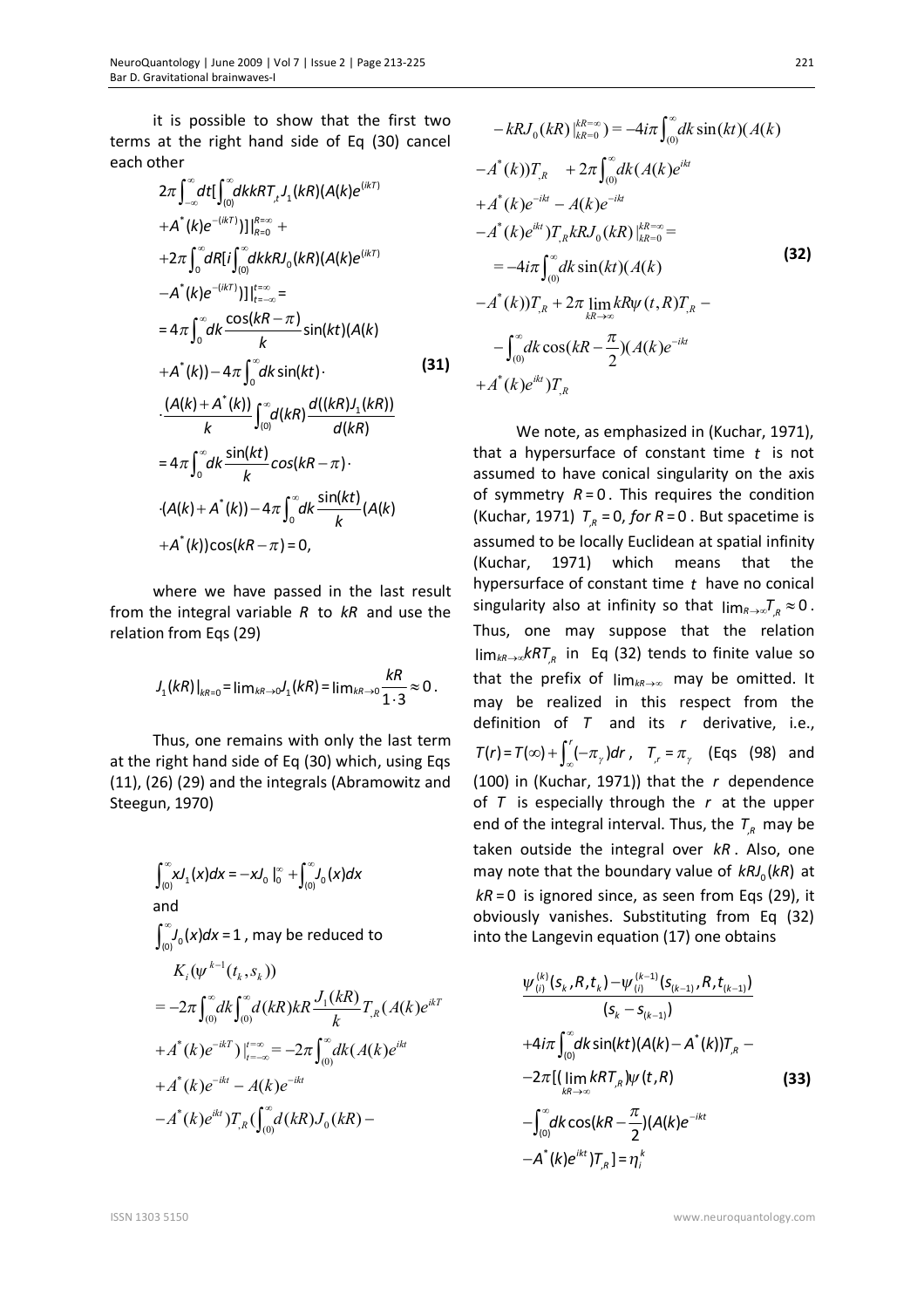Thus, the probability from Eq (A\_10) of Appendix A in Part II for the subintervals  $(t_{(k-1)}, t_k)$ ,  $(s_{(k-1)}, s_k)$  assumes the following form for the cylindrical gravitational wave

$$
P(\psi_{(n-1)}^{(k)}, t_k, s_k | \psi_{(0)}^{(k-1)}, t_{(k-1)}, s_{(k-1)})
$$
\n
$$
= (\frac{1}{\sqrt{2\pi (2\alpha)}})^n \exp\{-\sum_{i} \frac{1}{2(2\alpha)} \{ \frac{(\psi_{(i)}^{(k)} - \psi_{(i)}^{(k-1)})}{(s_k - s_{(k-1)})} + 4i\pi \int_{(0)}^{\infty} dk \sin(kt) (A(k) - A^*(k)) T_R
$$
\n
$$
-2\pi [(\lim_{kR \to \infty} kRT_k) \psi(t, R) -
$$
\n
$$
- \int_{(0)}^{\infty} dk \cos( kR - \frac{\pi}{2}) (A(k)e^{-ikt}
$$
\n
$$
-A^*(k)e^{ikt} )T_R ]^2 ]^2],
$$
\n(34)

which is the probability that the  $\eta_i^k$  from the right hand side of Eq (33) takes the value at its left hand side (Namiki, 1992) and the index *i* runs over the *n* members of the ensemble. Here, we relate the variable *s* to the possible geometries of the gravitational wave in the sense that different values of *s* refer to different geometries of the radiated GW's. This is the meaning of saying that the right hand side of Eq (33), which represents the unpredictability of the stochastic forces, should reflects the left hand side of it which represents the variable character of the waves radiated by the brain. A Markov process (Kannan, 1979; Rogers and Williams, 1987; Doob, 1953) in which  $\eta(s)$  does not correlate with its history is always assumed for these correlations. Eq (34) is, actually, a conditional probability which is detaily discussed in the following section and, especially, in Appendix *B* of Part II.

## **IV. The probability that the large ensemble of brains radiates cylindrical gravitational waves**

The correlation for the *n* -ensemble of variables  $\psi_i$ ,  $(n-1) \ge i \ge 0$  over the entire *N* subintervals into which each of the  $(s_{(0)}, s)$  and  $(t_{(0)}, t)$ intervals are subdivided may be taken from either Eq (A\_11) or the equivalent Eq (A\_12) of Appendix *A* of Part II which is (Namiki, 1992)

$$
P(\psi_{(n-1)}, t, s | \psi_0, t_{(0)}, s_0) = \int \cdots \int \cdots \int \cdots
$$
  
\n
$$
\cdots P(\psi_{(n-1)}^{(N)}, t_N, s_N | \psi_{(0)}^{(N-1)}, t_{(N-1)}, s_{(N-1)})
$$
  
\n
$$
\cdots P(\psi_{(n-1)}^{(k)}, t_k, s_k | \psi_0^{(k-1)}, t_{(k-1)}, s_{(k-1)})
$$
  
\n
$$
\cdots (\psi_{(n-1)}^{(1)}, t_1, s_1 | \psi_0^{(0)}, t_{(0)}, s_0) d\psi^{(N)}
$$
  
\n
$$
\cdots d\psi^{(k)} \cdots d\psi^{(0)},
$$
  
\n(35)

where each *P* at the right hand side of the last equation is essentially given by Eq (34). In order to be able to solve the integrals in the last equation we should substitute from Eq (34) for the *P* 's. But we should remark that in Appendix *B* in Part II and in this section the relevant probability is calculated by performing the relevant summations first over the *n* variables denoted by the suffix *i* and then over the *N* subintervals denoted by the superscript *k* . That is, as emphasized after Eq (B\_1) in Appendix *B* in Part II, the sum over *i* in the exponent of that equation, in contrast to Eq (A\_11) in Appendix *A* of that Part II, precedes that over *k* and, therefore, the squared expression involves the variables  $\psi_{(i)}^{(k)}$ ,  $\psi_{(i-1)}^{(k)}$  etc (instead of  $\psi_{(i)}^{(k)}$ ,  $\psi_{(i)}^{(k-1)}$  of (A\_11) in Part II and Eq (34). Now, before proceeding we define the following expressions

$$
B_1(R,t) = 2\pi kRT_{,R}
$$
  
\n
$$
B_2(R,t) = 2\pi \int_{(0)}^{\infty} dk \cos(kR - \frac{\pi}{2}) (A(k)e^{-ikt})
$$
  
\n
$$
-A^*(k)e^{ikt})T_{,R}
$$
  
\n
$$
B_3(R,t) = i4\pi \int_{(0)}^{\infty} dk \sin(kt) (A(k) - A^*(k))T_{,R},
$$
\n(36)

where, as remarked after Eq (32), the prefix of  $\lim_{k\to\infty}$  were omitted from the definition of  $B_1(R,t)$ . Thus, Eq (33) may be written as

$$
\frac{\partial \psi(s_k, R, t)}{\partial s} =
$$
\n
$$
B_1(R, t)\psi(R, t) - B_2(R, t) - iB_3(R, t) + \eta_i^k,
$$
\n(37)

where the  $\eta_i^{(k)}$  satisfies the Gaussian constraints from Eq (18). Solving Eq (37) for  $\psi_i^{(k)}(s_k, R, t)$  one obtains

222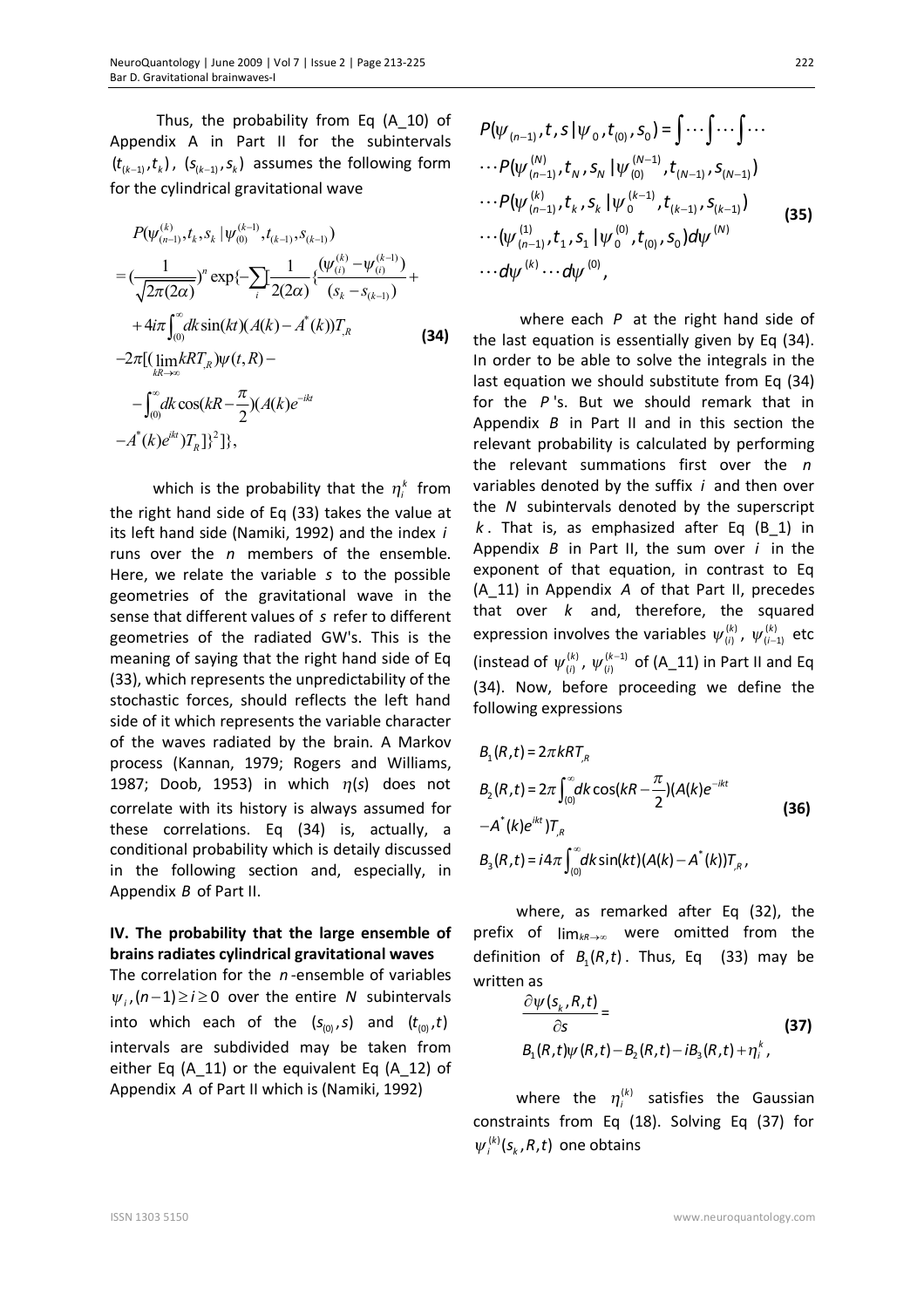$$
\psi_i^k(s_k, R, t) = \psi_{(0)} \exp(2\pi s_k B_1(R, t)) + 2\pi \int_0^{s_k} ds'_k \{ \exp(B_1(R, t)(s_k - s'_k)) \} \cdot (\eta_i^k - B_2(R, t) - iB_3(R, t)) \},
$$
\n(38)

for initial condition  $\psi(0) = \psi_{(0)}$  at  $s_k = 0$ . Note that differentiating Eq (38) with respect to *k s* , using the rules for evaluating integrals dependent on a parameter (Pipes, 1958), one obtains Eq (37). In Appendix *B* in Part II we have derived in a detailed manner the appropriate expressions for the correlations of the ensemble of *n* variables over the given subintervals. We note, as emphasized at the beginning of Section II, that these variables are related with the involved ensemble of brains. Thus, the correlation of these *n* brains over the *N* subinterval  $(s_{(1)} - s_{(0)}) \dots (s_{(N)} - s_{(N-1)})$  is given by Eq (B\_20) in Appendix *B* in Part II as

$$
P_{i,j,l,\dots}(\psi_{(n)}^{(N)}, S_{(N)}, t_{(N)} | \psi_{(0)}^{(1)}, S_{(0)}, t_{(0)})
$$
\n
$$
= \left(\frac{N}{4\pi\alpha (\Delta s)^2} \sum_{k=0}^{1} \frac{1}{\alpha_1^k} \right)^{\frac{1}{2}} \cdot \left(\frac{N}{4\pi\alpha (\Delta s)^2} \sum_{k=0}^{k=(n-1)} \frac{1}{\alpha_1^k} (\psi_{(n)}^{(N)} -4\alpha (\Delta s)^2 \sum_{k=0}^{k=(n-1)} \frac{1}{\alpha_1^k} (\sqrt{\alpha_1})^k \right)^2 \cdot \left(\frac{1}{2} \sum_{r=0}^{n+1} (\sqrt{\alpha_1})^r \right)^2 \cdot \left(\frac{1}{2} \sum_{r=0}^{n+1} (\sqrt{\alpha_1})^r \right)^2 \cdot \left(\frac{1}{2} \sum_{r=0}^{n+1} (\sqrt{\alpha_1})^r \right)^2 \cdot \left(\frac{1}{2} \sum_{r=0}^{n+1} (\sqrt{\alpha_1})^r \right)^2 \cdot \left(\frac{1}{2} \sum_{r=0}^{n+1} (\sqrt{\alpha_1})^r \right)^2 \cdot \left(\frac{1}{2} \sum_{r=0}^{n+1} (\sqrt{\alpha_1})^r \right)^2 \cdot \left(\frac{1}{2} \sum_{r=0}^{n+1} (\sqrt{\alpha_1})^r \right)^2 \cdot \left(\frac{1}{2} \sum_{r=0}^{n+1} (\sqrt{\alpha_1})^r \right)^2 \cdot \left(\frac{1}{2} \sum_{r=0}^{n+1} (\sqrt{\alpha_1})^r \right)^2 \cdot \left(\frac{1}{2} \sum_{r=0}^{n+1} (\sqrt{\alpha_1})^r \right)^2 \cdot \left(\frac{1}{2} \sum_{r=0}^{n+1} (\sqrt{\alpha_1})^r \right)^2 \cdot \left(\frac{1}{2} \sum_{r=0}^{n+1} (\sqrt{\alpha_1})^r \right)^2 \cdot \left(\frac{1}{2} \sum_{r=0}^{n+1} (\sqrt{\alpha_1})^r \right)^2 \cdot \left(\frac{1}{2} \sum_{r=0}^{n+1} (\sqrt{\alpha_1})^r \right)^2 \cdot \left(\frac{1}{2} \sum_{r=0}^{n+1} (\sqrt{\alpha_1})^r \right)^2 \cdot \left(\
$$

where  $a_1$  and  $a_2$  are given in Eqs (B\_5) of Appendix *B* in Part II as  $a_1 = (1 + 2\pi B_1 \Delta s)^2$ ,  $a_2 = 2\pi\Delta s(B_2 + iB_2)$  and  $\Delta s$  is a representative *s* subinterval from the *N* available which are all assumed to have the same length. The correlation of Eq (39) means, as remarked in Appendix *B* in Part II, the conditional probability to find at  $s = s_{(N)}$  and  $t = t_{(N)}$  the variables  $\psi_{(n-1)}$ ,  $\psi_{(n-2)}, \dots \psi_{(1)}$  at the respective states of  $\psi_{(n)}^{(N)}$ ,  $W_{(n-1)}^{(N)}$ ,... $W_{(2)}^{(N)}$  if at  $s = s_{(N-1)}$  and  $t = t_{(N-1)}$  they were found at  $\psi^{(N)}_{(n-2)}$ ,  $\psi^{(N)}_{(n-3)}$ , ... $\psi^{(N)}_{(0)}$  ...... and at  $s = s_{(N-3)}$  and  $t = t_{(N-3)}$  they were found at  $\psi_{(n-2)}^{(N-2)}$ ,  $\psi_{(n-3)}^{(N-2)}$ ,... $\psi_{(0)}^{(N-2)}$  ...... and at  $s = s_{(0)}$  and  $t = t_{(0)}$  they were at  $\psi^{(1)}_{(n-2)}$ ,  $\psi^{(1)}_{(n-3)}$ , ... $\psi^{(1)}_{(0)}$ . That is, the conditional probability here includes a condition for each of the *N* subintervals

 $(S_{(0)}, S_{(1)}), (S_{(1)}, S_{(2)}), \ldots (S_{(N-1)}, S_{(N)})$ so that the superscripts of the variables *<sup>y</sup>* at the beginnings of all these subintervals are the same as at the ends of them as remarked after Eqs (B\_10), (B\_13), (B\_14) and (B\_15) in Appendix *B* of Part II.

From the last equation (39) one may realize that for assigning to  $P_{i,j,l,...,}(\psi_{(n)}^{(N)},s_{(N)},t_{(N)}\,|\psi_{(0)}^{(1)},s_{(0)},t_{(0)})$  a probability meaning which have values only in the range (0, 1) the following inequality should be satisfied

$$
4\pi\alpha(\Delta s)^{2}\sum_{k=0}^{k=(n-1)}\sigma_{1}^{k}\frac{1}{2}
$$
  
\n
$$
(\frac{N}{\Delta s)^{2}\sum_{k=0}^{k=(n-1)}}((\sqrt{a_{1}})^{n+1}\psi_{(0)}^{(N)} - 4\alpha(\Delta s)^{2}\sum_{k=0}^{k=(n-1)}\sigma_{1}^{k}\frac{1}{2}
$$
  
\n
$$
-\psi_{(n)}^{(N)} - \sigma_{2}\sum_{r=0}^{r=n+1}(\sqrt{a_{1}})^{r} )^{2}
$$
 (40)

Taking the ln of the two sides of the last inequality and solving for  $\psi_{(n)}^{(N)}$  one obtains

$$
\psi_{(n)}^{(N)} \geq (\sqrt{a_1})^{n+1} \psi_{(0)}^{(N)} - a_2 \sum_{r=0}^{r=n+1} (\sqrt{a_1})^r -
$$
  
2\alpha (\Delta s)<sup>2</sup>  $\sum_{k=0}^{k=(n-1)} a_1^k$   $4\pi \alpha (\Delta s)^2 \sum_{k=0}^{k=(n-1)} a_1^k$  (41)  
-[ $(\frac{N}{N})$ ]<sup>2</sup>,

where for a unity probability one should consider the equality sign of the last inequality. That is, if the variables  $\psi_{(n)}^{(N)}$  and  $\psi_{(0)}^{(N)}$  are related to each other in the extra dimension according to the equality sign of (41) then the probability to find at the equilibrium state (where the variable *s* is eliminated) the whole ensemble of variables all related to the same gravitational geometry is unity. And since, as remarked, these variables are identified with the discussed ensemble of brains this means that they are all radiating cylindrical GW's. This may be shown when one equates all the different values of *s* to each other and taking the infinity limit as should be done in the stationary configuration. In such case one have  $\Delta s = 0$  and therefore it may be realized from Eqs (B\_5) in Appendix *B* of Part II that the following relations are valid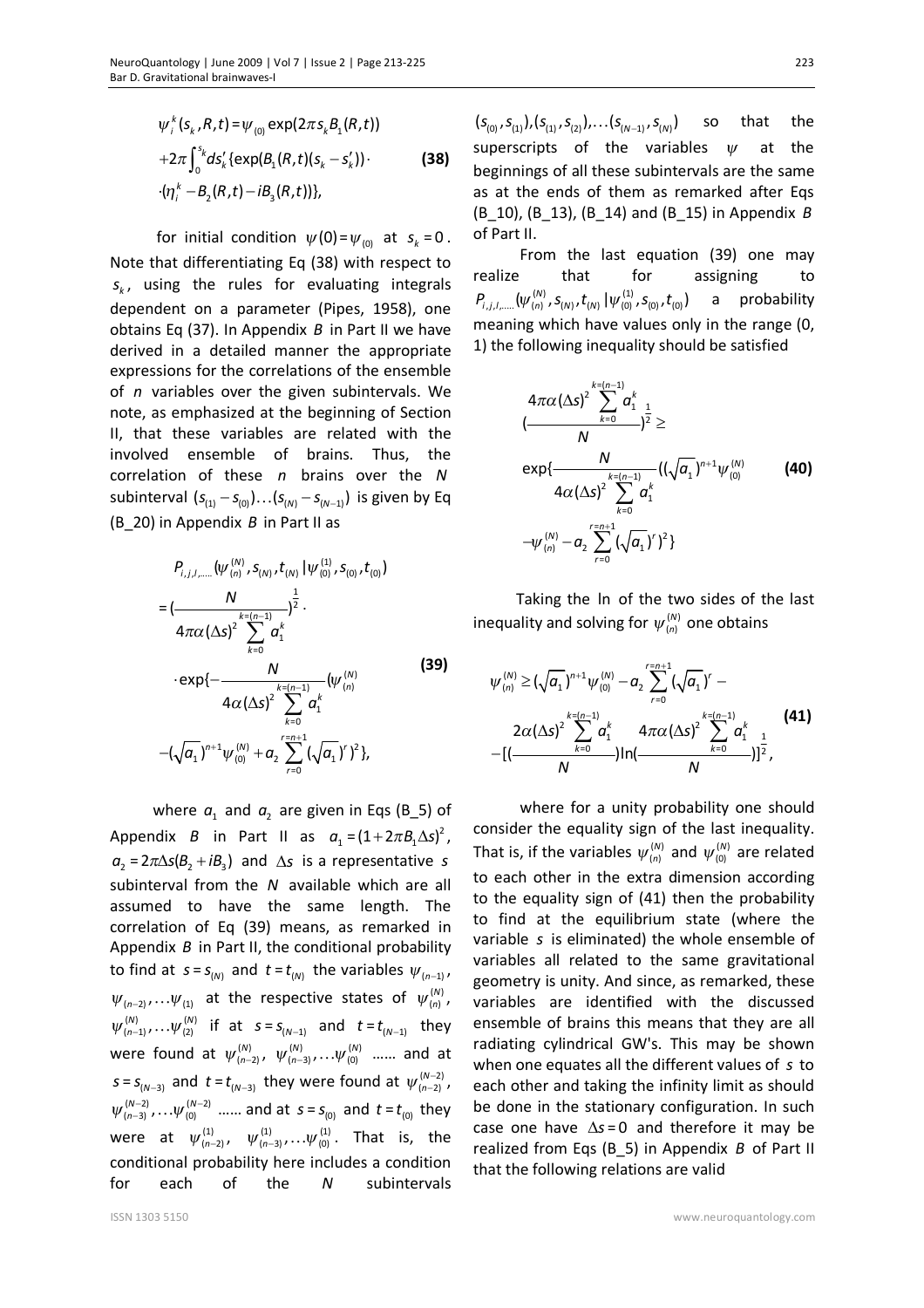$$
a_{1_{\Delta s=0}} = \sqrt{a_{1_{\Delta s=0}}} = (\sqrt{a_{1_{\Delta s=0}}})^{(n+1)} = 1,
$$
  
\n
$$
\sum_{r=0}^{r=n+1} (\sqrt{a_{1_{\Delta s=0}}})^r = (n+2)
$$
\n(42)  
\n
$$
\sum_{k=0}^{k=(n-1)} a_{1_{\Delta s=0}}^k = n, \quad a_{2_{\Delta s=0}} = 0
$$

That is, using the last relations and noting that the ln function satisfies the limiting relation (Pipes, 1958)  $\lim_{x\to 0} x^2 \ln(x^2) = 0$  one obtains from Eq (41) the expected stationary state

$$
\psi_{(n)}^{(N)} = \psi_{(0)}^{(N)} \tag{43}
$$

Noting the way by which the conditional probability from Eq (B\_20) in Appendix *B* in Part II was derived and the fact that *N* and *n* denote general numbers it may be realized that the last result from Eq (43) ensures that at  $t = t_{(N)}$  in the equilibrium situation all the variables ( ) *i* , 0 *st*  $\psi_i^{(N)}$ ,  $0 \le i \le n$  are equal to each other. This means that the probability to find the related ensemble of brains all radiating at  $t_{(N)}$  cylindrical

GW  $\psi^{(\bm{\mathcal{N}})}_{\scriptscriptstyle (i)_{st}}$  $\psi^{(N)}_{\scriptscriptstyle (i)}$  is unity.

Note from the discussion in Appendix *B* in Part II that the stationary state from Eq (43) have been obtained by inserting the cylindrical GW Langevin expression from Eqs (33 and 34) into the action  $S_k$  for each subinterval  $(s_{(k-1)}, s_k)$ ,  $1 \le k \le N$  of each member of the ensemble of variables as realized from Eqs (B\_1)- (B\_3) in Appendix *B* in Part II. This kind of substitution is clearly seen in Eq (34) which includes the Langevin relation from (33) in each variable  $\psi_i$ ,  $0 \le i \le n$  and for each subinterval  $(s_{(k)} - s_{(k-1)})$ ,  $1 \le k \le N$ . As one may realize from Eqs (41 and 43) the substituted expressions differ by *s* and only at the limit that these expressions have the same *s* that one finds the same cylindrical GW pattern shared by all the ensemble members. Thus, when these differences in *s* are eliminated by equating, in the stationary state, all the *s* values to each other one may obtain the situation in which all the members of the ensemble of brains radiate cylindrical GW and, therefore, the correlation is maximum.

#### **V. Concluding Remarks**

For Part I of this work we have used and generalized the indisputable fact that the ionic currents and charges in cerebral system radiate electric waves as may be realized by attaching electrodes to the scalp. That is, one may physically and logically assume that just as these ionic currents and charges in the brain give rise to electric waves so the masses related to these ions and charges should give rise, according to the Einstein's field equations, to weak GW's. From this we have proceeded to calculate the correlation among an *n* brain ensemble in the sense of finding them at some time radiating similar gravitational waves if they were found at an earlier time radiating other GW's. We have used as a specific example of gravitational wave the cylindrical one which have been investigated in a thorough and intensive way (Kuchar, 1971).

 The applied mathematical model, used for calculating the mentioned correlation, was the Parisi-Wu-Namiki SQ theory (Namiki, 1992) which assumes a stochastic process performed in an extra dimension so that at the limit of eliminating the relevant extra variable one obtains the physical stationary state. The hypothetical stochastic process, which is governed by either the Langevin equation or the Fokker-Plank one, allows a large ensemble of *n* different variables *<sup>y</sup>* which describes this process (Namiki, 1992; Parisi and Wu, 1981; Nelson, 1985) and represent the mentioned gravitational brainwaves radiated by the *n* brain ensemble. Thus, we have calculated *the correlation in the extra dimension* among the *n* brain ensemble and show that at the limits of (1) eliminating the relevant extra variable and (2) maximum correlation one obtains the expected result of finding all of them radiating the same cylindrical GW.

A similar and parallel discussion of the electron-photon interaction, which results in the known Lamb shift, was carried in Part II of this work. This physical example is known to have originated from quantum fluctuations and is in effect one of the first phenomena which were found to be related to these fluctuations. Moreover, strong quantum fluctuations are believed to stand at the basis of quantum gravity which, as argued in the literature (Penrose, 1989; Penrose, 1994), controls also the